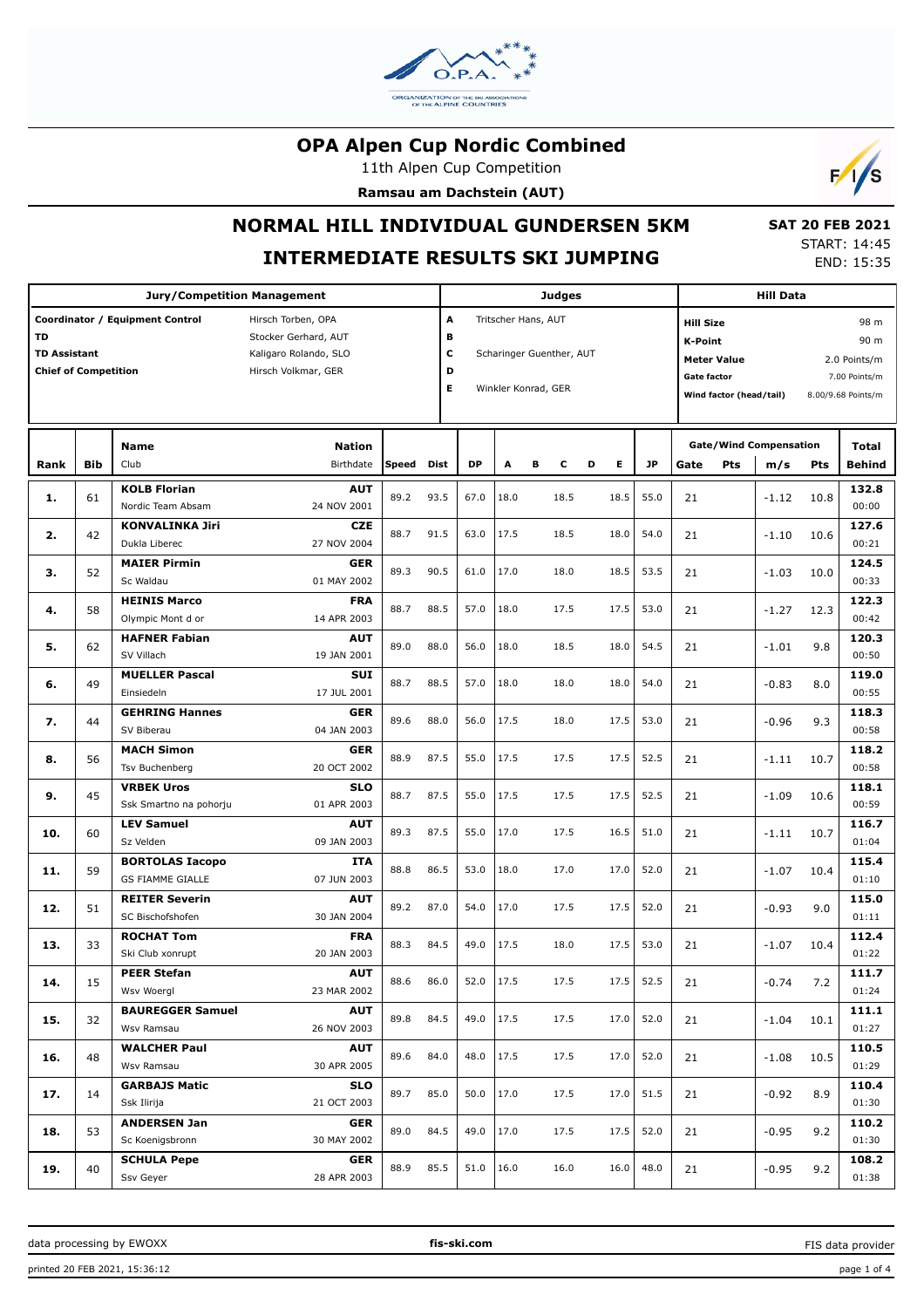

11th Alpen Cup Competition

**Ramsau am Dachstein (AUT)**



## **NORMAL HILL INDIVIDUAL GUNDERSEN 5KM**

 **SAT 20 FEB 2021** START: 14:45

| JIANI. 17.7J<br><b>INTERMEDIATE RESULTS SKI JUMPING</b><br>END: 15:35 |                |                                                    |                           |       |                                                    |           |         |        |       |        |           |      |     |                               |      |                |
|-----------------------------------------------------------------------|----------------|----------------------------------------------------|---------------------------|-------|----------------------------------------------------|-----------|---------|--------|-------|--------|-----------|------|-----|-------------------------------|------|----------------|
|                                                                       |                | Name                                               | <b>Nation</b>             |       |                                                    |           |         |        |       |        |           |      |     | <b>Gate/Wind Compensation</b> |      | Total          |
| Rank                                                                  | <b>Bib</b>     | Club                                               | Birthdate                 | Speed | <b>Dist</b>                                        | <b>DP</b> | Α       | в<br>c |       | Е<br>D | <b>JP</b> | Gate | Pts | m/s                           | Pts  | Behind         |
| 20.                                                                   | 43             | <b>SOMMERFELDT Tristan</b>                         | <b>GER</b>                | 88.9  | 82.5                                               | 45.0      | 17.0    | 17.5   |       | 17.0   | 51.5      | 21   |     | $-1.13$                       | 10.9 | 107.4          |
|                                                                       |                | Wsc Erzgebirge oberwiesenthal<br><b>MACH Lucas</b> | 16 DEC 2004<br><b>GER</b> |       |                                                    |           |         |        |       |        |           |      |     |                               |      | 01:42<br>107.4 |
| 20.                                                                   | 22             | <b>TSV Buchenberg</b>                              | 13 AUG 2004               | 89.0  | 82.5                                               | 45.0      | 17.5    | 17.5   |       | 17.5   | 52.5      | 21   |     | $-1.02$                       | 9.9  | 01:42          |
|                                                                       |                | <b>MARIOTTI Domenico</b>                           | <b>ITA</b>                |       |                                                    |           |         |        |       |        |           |      |     |                               |      | 106.4          |
| 22.                                                                   | 41             | G.S. FIAMME ORO MOENA                              | 09 OCT 2001               | 88.6  | 83.0                                               | 46.0      | 17.0    | 17.5   |       | 16.5   | 51.0      | 21   |     | $-0.97$                       | 9.4  | 01:46          |
| 23.                                                                   | 37             | <b>WASTIAN Maximilian</b>                          | <b>AUT</b>                | 88.3  | 83.0                                               | 46.0      | 17.0    | 17.5   |       | 17.0   | 51.5      | 21   |     | $-0.90$                       | 8.7  | 106.2          |
|                                                                       |                | Sv Innsbruck bergisel                              | 25 MAY 2003               |       |                                                    |           |         |        |       |        |           |      |     |                               |      | 01:46          |
| 24.                                                                   | 35             | <b>SCHOENFELD Nick</b>                             | <b>GER</b>                | 88.4  | 82.5                                               | 45.0      | 17.0    | 17.0   |       | 17.0   | 51.0      | 21   |     | $-0.94$                       | 9.1  | 105.1          |
|                                                                       |                | Vsc Klingenthal<br><b>ARNOLD Sebastian</b>         | 07 JUN 2004               |       |                                                    |           |         |        |       |        |           |      |     |                               |      | 01:51<br>105.0 |
| 25.                                                                   | 36             | Nordic Team absam                                  | <b>AUT</b><br>14 DEC 2004 | 88.7  | 83.0                                               | 46.0      | 17.0    | 17.0   |       | 17.0   | 51.0      | 21   |     | $-0.83$                       | 8.0  | 01:51          |
|                                                                       |                | <b>SCHOENBERGER Lukas</b>                          | <b>AUT</b>                |       |                                                    |           |         |        |       |        |           |      |     |                               |      | 104.4          |
| 26.                                                                   | 55             | Sc Erzbergland                                     | 03 MAR 2003               | 88.9  | 82.0                                               | 44.0      | 17.0    | 17.5   |       | 17.0   | 51.5      | 21   |     | $-0.92$                       | 8.9  | 01:54          |
| 27.                                                                   | 18             | <b>HERBRECHTER Max</b>                             | <b>GER</b>                | 89.0  | 17.5<br>82.5<br>45.0<br>17.0<br>17.0<br>51.5<br>21 |           | $-0.80$ |        | 104.2 |        |           |      |     |                               |      |                |
|                                                                       |                | WSC 07 Ruhla                                       | 27 AUG 2004               |       |                                                    |           |         |        |       |        |           |      |     |                               | 7.7  | 01:54          |
| 28.                                                                   | 30             | <b>GUETL Kilian</b>                                | <b>AUT</b>                | 89.2  | 80.5                                               | 41.0      | 17.0    | 17.5   |       | 17.5   | 52.0      | 21   |     | $-1.01$                       | 9.8  | 102.8          |
|                                                                       |                | TS Ski Nordic 4.0                                  | 14 JAN 2004               |       |                                                    |           |         |        |       |        |           |      |     |                               |      | 02:00          |
| 29.                                                                   | 34             | <b>HLADNIK Matic</b><br><b>Nsk Trzic</b>           | <b>SLO</b><br>14 FEB 2003 | 88.4  | 81.5                                               | 43.0      | 16.5    | 17.0   |       | 17.5   | 51.0      | 21   |     | $-0.87$                       | 8.4  | 102.4<br>02:02 |
|                                                                       |                | <b>STANONIK Erazem</b>                             | <b>SLO</b>                |       |                                                    |           |         |        |       |        |           |      |     |                               |      | 101.7          |
| 30.                                                                   | 27             | Ssk Alpina ziri                                    | 23 JAN 2002               | 88.8  | 81.5                                               | 43.0      | 16.5    | 16.5   |       | 15.5   | 48.5      | 21   |     | $-1.05$                       | 10.2 | 02:04          |
|                                                                       |                | <b>KOHLBERGER Lukas</b>                            | <b>CZE</b>                | 88.1  |                                                    |           |         |        |       |        |           |      |     |                               |      | 100.8          |
| 31.                                                                   | 24             | Dukla Liberec                                      | 13 MAR 2002               |       | 80.5                                               | 41.0      | 17.0    | 16.5   |       | 17.0   | 50.5      | 21   |     | $-0.96$                       | 9.3  | 02:08          |
| 32.                                                                   | 39             | <b>PFANDL Nicolas</b>                              | <b>AUT</b>                | 88.7  | 79.5                                               | 39.0      | 17.0    | 17.0   |       | 16.5   | 50.5      | 21   |     | $-1.15$                       | 11.1 | 100.6          |
|                                                                       |                | <b>WSV Murau</b>                                   | 29 MAR 2003               |       |                                                    |           |         |        |       |        |           |      |     |                               |      | 02:09          |
| 33.                                                                   | 47             | <b>FISCHER Jakob</b>                               | <b>GER</b>                | 88.9  | 79.5                                               | 39.0      | 17.0    | 17.5   |       | 16.5   | 51.0      | 21   |     | $-1.04$                       | 10.1 | 100.1<br>02:11 |
|                                                                       |                | Ssv Geyer<br><b>KOSAK Simon</b>                    | 21 OCT 2001<br><b>GER</b> |       |                                                    |           |         |        |       |        |           |      |     |                               |      | 100.0          |
| 34.                                                                   | 38             | Wsv-Djk Rastbuechl                                 | 20 SEP 2003               | 88.6  | 80.0                                               | 40.0      | 17.5    | 17.0   |       | 17.0   | 51.5      | 21   |     | $-0.88$                       | 8.5  | 02:11          |
|                                                                       |                | <b>FISCHBACHER Jonas</b>                           | <b>AUT</b>                | 88.1  | 81.0                                               |           |         |        |       |        |           |      |     |                               |      | 100.0          |
| 34.                                                                   | 7              | Wsv Ramsau                                         | 17 OCT 2004               |       |                                                    | 42.0      | 17.0    | 16.5   |       | 17.0   | 50.5      | 21   |     | $-0.77$                       | 7.5  | 02:11          |
| 36.                                                                   | 50             | <b>SIMEK Jan</b>                                   | <b>CZE</b>                | 89.1  | 80.0                                               | 40.0      | 17.0    | 17.0   |       | 16.5   | 50.5      | 21   |     | $-0.86$                       | 8.3  | 98.8           |
|                                                                       |                | Dukla Liberec                                      | 01 JUL 2003               |       |                                                    |           |         |        |       |        |           |      |     |                               |      | 02:16          |
| 37.                                                                   | 31             | <b>MICHAUD Tom</b>                                 | <b>FRA</b>                | 88.3  | 78.5                                               | 37.0      | 17.0    | 17.0   |       | 16.5   | 50.5      | 21   |     | $-1.07$                       | 10.4 | 97.9           |
|                                                                       |                | Union Sportive lamoura<br><b>GRAEBERT Benedikt</b> | 11 NOV 2001               |       |                                                    |           |         |        |       |        |           |      |     |                               |      | 02:20<br>97.6  |
| 38.                                                                   | 25             | WSV Oberaudorf                                     | <b>GER</b><br>02 FEB 2005 | 88.7  | 79.0                                               | 38.0      | 17.0    | 17.0   |       | 16.5   | 50.5      | 21   |     | $-0.94$                       | 9.1  | 02:21          |
|                                                                       |                | <b>ZELNIK Matija</b>                               | <b>SLO</b>                |       |                                                    |           |         |        |       |        |           |      |     |                               |      | 97.4           |
| 39.                                                                   | 23             | Sk Triglav kranj                                   | 28 JAN 2004               | 88.8  | 78.5                                               | 37.0      | 17.0    | 17.0   |       | 17.0   | 51.0      | 21   |     | $-0.97$                       | 9.4  | 02:22          |
|                                                                       |                | <b>BRUECKL David</b>                               | <b>GER</b>                | 88.4  | 79.0                                               | 38.0      | 17.0    | 17.5   |       | 17.0   | 51.5      |      |     |                               |      | 96.7           |
| 40.                                                                   | 20             | Wsv-Djk Rastbuechl                                 | 30 OCT 2003               |       |                                                    |           |         |        |       |        |           | 21   |     | $-0.74$                       | 7.2  | 02:24          |
| 41.                                                                   | 54             | <b>KERSTING Lenard</b>                             | <b>GER</b>                | 89.4  | 78.5                                               | 37.0      | 16.5    | 17.0   |       | 16.5   | 50.0      | 21   |     | $-0.97$                       | 9.4  | 96.4           |
|                                                                       |                | Sk Winterberg                                      | 17 APR 2002               |       |                                                    |           |         |        |       |        |           |      |     |                               |      | 02:26          |
| 42.                                                                   | $\overline{2}$ | <b>STENZEL Richard</b><br>SC Motor Zelle-Mehlis    | <b>GER</b><br>26 OCT 2005 | 88.2  | 80.0                                               | 40.0      | 16.5    | 16.5   |       | 17.0   | 50.0      | 21   |     | $-0.54$                       | 5.2  | 95.2<br>02:30  |
|                                                                       |                | <b>DOVZAN Lovro</b>                                | <b>SLO</b>                |       |                                                    |           |         |        |       |        |           |      |     |                               |      | 94.7           |
| 43.                                                                   | 28             | Nsk Trzic fmg                                      | 29 JUL 2004               | 88.6  | 76.0                                               | 32.0      | 17.0    | 17.0   |       | 16.5   | 50.5      | 21   |     | $-1.26$                       | 12.2 | 02:32          |

data processing by EWOXX **fis-ski.com**

printed 20 FEB 2021, 15:36:12 page 2 of 4

FIS data provider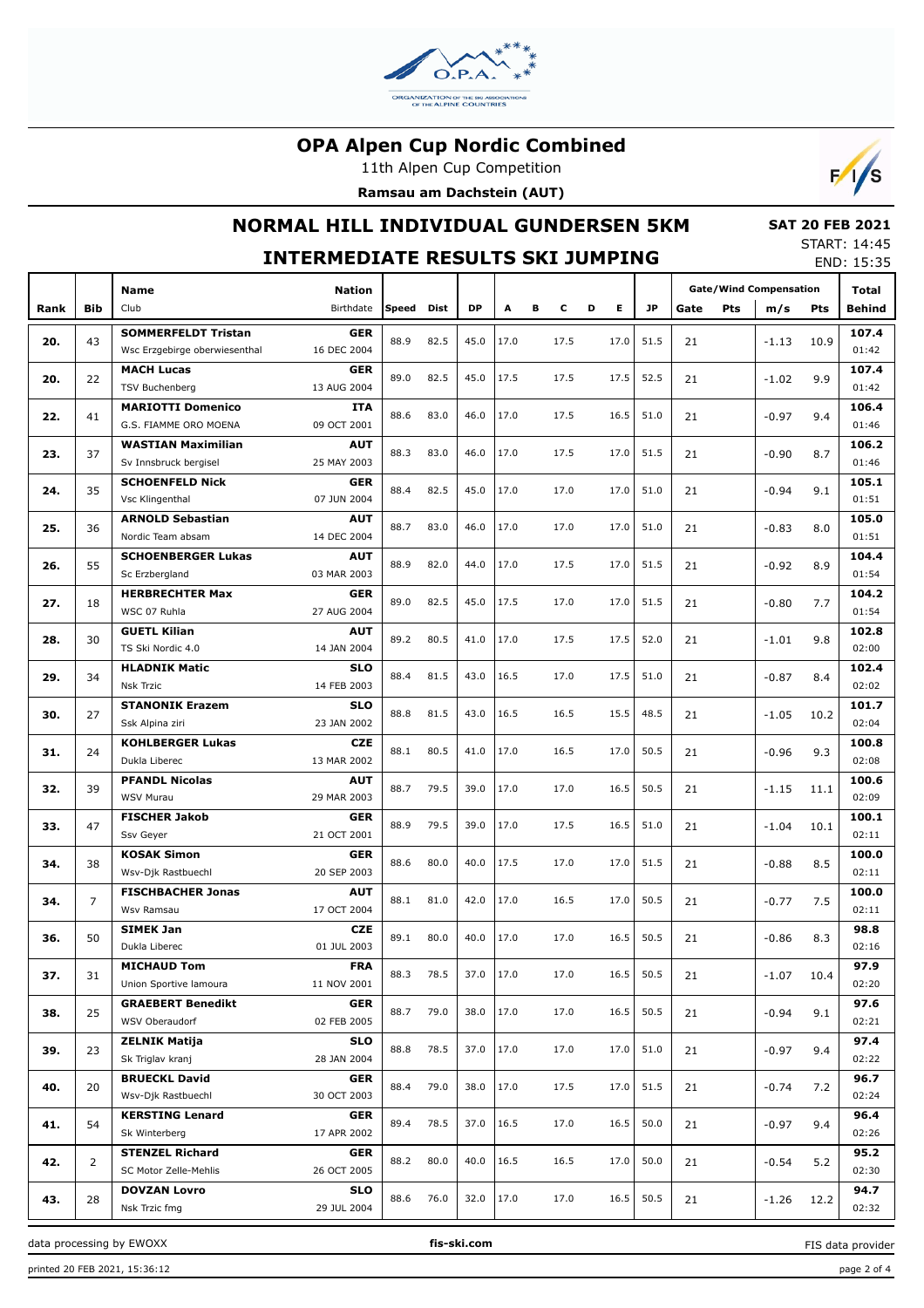

11th Alpen Cup Competition

**Ramsau am Dachstein (AUT)**



## **NORMAL HILL INDIVIDUAL GUNDERSEN 5KM**

#### **SAT 20 FEB 2021** START: 14:45

|      | <b>INTERMEDIATE RESULTS SKI JUMPING</b> |                                                         |                            |            |      |           |      |   |      |   |      |           |      | JIANI . 17.7J<br>END: 15:35 |                                      |      |                        |
|------|-----------------------------------------|---------------------------------------------------------|----------------------------|------------|------|-----------|------|---|------|---|------|-----------|------|-----------------------------|--------------------------------------|------|------------------------|
| Rank | <b>Bib</b>                              | <b>Name</b><br>Club                                     | <b>Nation</b><br>Birthdate | Speed Dist |      | <b>DP</b> | A    | в | c    | D | E.   | <b>JP</b> | Gate | Pts                         | <b>Gate/Wind Compensation</b><br>m/s | Pts  | Total<br><b>Behind</b> |
| 44.  | 29                                      | <b>GUYOT Paul</b><br>Ski Morbier bellefontaine morez    | <b>FRA</b><br>29 JUN 2002  | 88.2       | 76.5 | 33.0      | 17.0 |   | 17.5 |   | 16.5 | 51.0      | 21   |                             | $-0.87$                              | 8.4  | 92.4<br>02:42          |
| 45.  | 9                                       | <b>TREAND Lilian</b><br>Olympic Mont d or               | <b>FRA</b><br>12 JUN 2005  | 88.4       | 76.5 | 33.0      | 16.5 |   | 15.5 |   | 16.0 | 48.0      | 21   |                             | $-1.05$                              | 10.2 | 91.2<br>02:46          |
| 46.  | 8                                       | <b>FADRHONS Matej</b><br>Sk Jested                      | <b>CZE</b><br>14 MAR 2002  | 89.0       | 77.0 | 34.0      | 16.5 |   | 15.0 |   | 17.0 | 48.5      | 21   |                             | $-0.89$                              | 8.6  | 91.1<br>02:47          |
| 47.  | 12                                      | <b>MUHIC David</b><br>Sd Dolomiti                       | <b>SLO</b><br>12 FEB 2002  | 89.1       | 77.5 | 35.0      | 15.0 |   | 15.0 |   | 16.0 | 46.0      | 21   |                             | $-0.93$                              | 9.0  | 90.0<br>02:51          |
| 47.  | 5                                       | <b>SUDEK Radim</b><br>Dukla Liberec                     | <b>CZE</b><br>06 JAN 2004  | 88.4       | 78.0 | 36.0      | 16.5 |   | 15.5 |   | 17.0 | 49.0      | 21   |                             | $-0.52$                              | 5.0  | 90.0<br>02:51          |
| 49.  | 57                                      | <b>RADOVAN Stefano</b><br>GRUPPO SCIATORI FIAMME GIALLE | <b>ITA</b><br>26 APR 2003  | 89.0       | 75.0 | 30.0      | 16.5 |   | 17.5 |   | 16.5 | 50.5      | 21   |                             | $-0.91$                              | 8.8  | 89.3<br>02:54          |
| 50.  | 19                                      | <b>MUHIC Aleks</b><br>Sd Dolomiti                       | <b>SLO</b><br>12 FEB 2002  | 88.7       | 78.5 | 37.0      | 15.0 |   | 14.5 |   | 16.0 | 45.5      | 21   |                             | $-0.63$                              | 6.1  | 88.6<br>02:57          |
| 51.  | 26                                      | <b>GOUY Nils</b><br>Autrans                             | <b>FRA</b><br>10 JUL 2001  | 88.2       | 73.5 | 27.0      | 16.0 |   | 16.0 |   | 16.0 | 48.0      | 21   |                             | $-1.19$                              | 11.5 | 86.5<br>03:05          |
| 52.  | 10                                      | <b>OTTENHEIMER Remi</b><br>Vercors Ski de fond          | <b>FRA</b><br>06 DEC 2004  | 87.9       | 75.5 | 31.0      | 16.0 |   | 16.0 |   | 15.0 | 47.0      | 21   |                             | $-0.75$                              | 7.3  | 85.3<br>03:10          |
| 53.  | 6                                       | <b>HAFNER Gal</b><br>SK Triglav Kranj                   | <b>SLO</b><br>04 OCT 2002  | 88.2       | 74.5 | 29.0      | 15.5 |   | 15.5 |   | 15.5 | 46.5      | 21   |                             | $-0.91$                              | 8.8  | 84.3<br>03:14          |
| 54.  | 4                                       | <b>WIEDEMANN Beat</b><br>Tsv Buchenberg                 | <b>GER</b><br>19 MAY 2004  | 88.7       | 74.5 | 29.0      | 17.0 |   | 16.5 |   | 17.0 | 50.5      | 21   |                             | $-0.47$                              | 4.5  | 84.0<br>03:15          |
| 55.  | $\mathbf{1}$                            | <b>WEGMANN Alois</b><br>SC Oberstdorf                   | <b>GER</b><br>15 OCT 2005  | 88.4       | 72.0 | 24.0      | 15.5 |   | 15.5 |   | 16.0 | 47.0      | 21   |                             | $-0.78$                              | 7.6  | 78.6<br>03:37          |
| 56.  | 21                                      | <b>FACCHINI Manuel</b><br>U.S. DOLOMITICA A.S.D.        | <b>ITA</b><br>09 SEP 2002  | 88.3       | 71.0 | 22.0      | 14.5 |   | 15.0 |   | 15.5 | 45.0      | 21   |                             | $-0.84$                              | 8.1  | 75.1<br>03:51          |
| 57.  | 13                                      | <b>ZAJEC Urban</b><br>Sk Triglav kranj                  | <b>SLO</b><br>21 FEB 2005  | 87.6       | 70.0 | 20.0      | 16.5 |   | 16.0 |   | 16.0 | 48.5      | 21   |                             | $-0.66$                              | 6.4  | 74.9<br>03:52          |
| 58.  | 17                                      | <b>ZARUCCHI Nico</b><br>Alpina St. moritz               | <b>SUI</b><br>31 AUG 2003  | 88.2       | 70.5 | 21.0      | 15.0 |   | 14.5 |   | 15.0 | 44.5      | 21   |                             | $-0.86$                              | 8.3  | 73.8<br>03:56          |
| 59.  | 11                                      | <b>JOHN Jan</b><br><b>Bkl Machov</b>                    | <b>CZE</b><br>15 FEB 2005  | 88.1       | 70.0 | 20.0      | 14.5 |   | 14.5 |   | 14.5 | 43.5      | 21   |                             | $-0.84$                              | 8.1  | 71.6<br>04:05          |
| 60.  | 3                                       | <b>WUNDERLICH Mika</b><br>Sc Rueckershausen             | <b>GER</b><br>26 FEB 2005  | 87.9       | 63.0 | 6.0       | 15.5 |   | 14.5 |   | 15.5 | 45.5      | 21   |                             | $-0.73$                              | 7.1  | 58.6<br>04:57          |

| <b>Disqualified</b> |                           |                 |  |  |  |  |  |  |  |  |  |
|---------------------|---------------------------|-----------------|--|--|--|--|--|--|--|--|--|
| <b>Bib</b>          | <b>Name</b>               | Reason          |  |  |  |  |  |  |  |  |  |
| 16                  | ACKO Sandi                | NPS - SCE4 Suit |  |  |  |  |  |  |  |  |  |
| 46                  | <b>BRANDNER Sebastian</b> | NPS - SCE4 Suit |  |  |  |  |  |  |  |  |  |

| <b>Weather Information</b> |         |      |      |          |              |         |         |  |  |  |  |  |
|----------------------------|---------|------|------|----------|--------------|---------|---------|--|--|--|--|--|
|                            |         | Snow | Air  | Humidity | Wind $[m/s]$ |         |         |  |  |  |  |  |
|                            | Weather | [°C] | [°C] | [%]      | Min          | Avg     | Max     |  |  |  |  |  |
| 1st round                  | sunny   | $-$  |      | 53       | $-1.30$      | $-0.90$ | $-0.50$ |  |  |  |  |  |

data processing by EWOXX **fis-ski.com**

FIS data provider